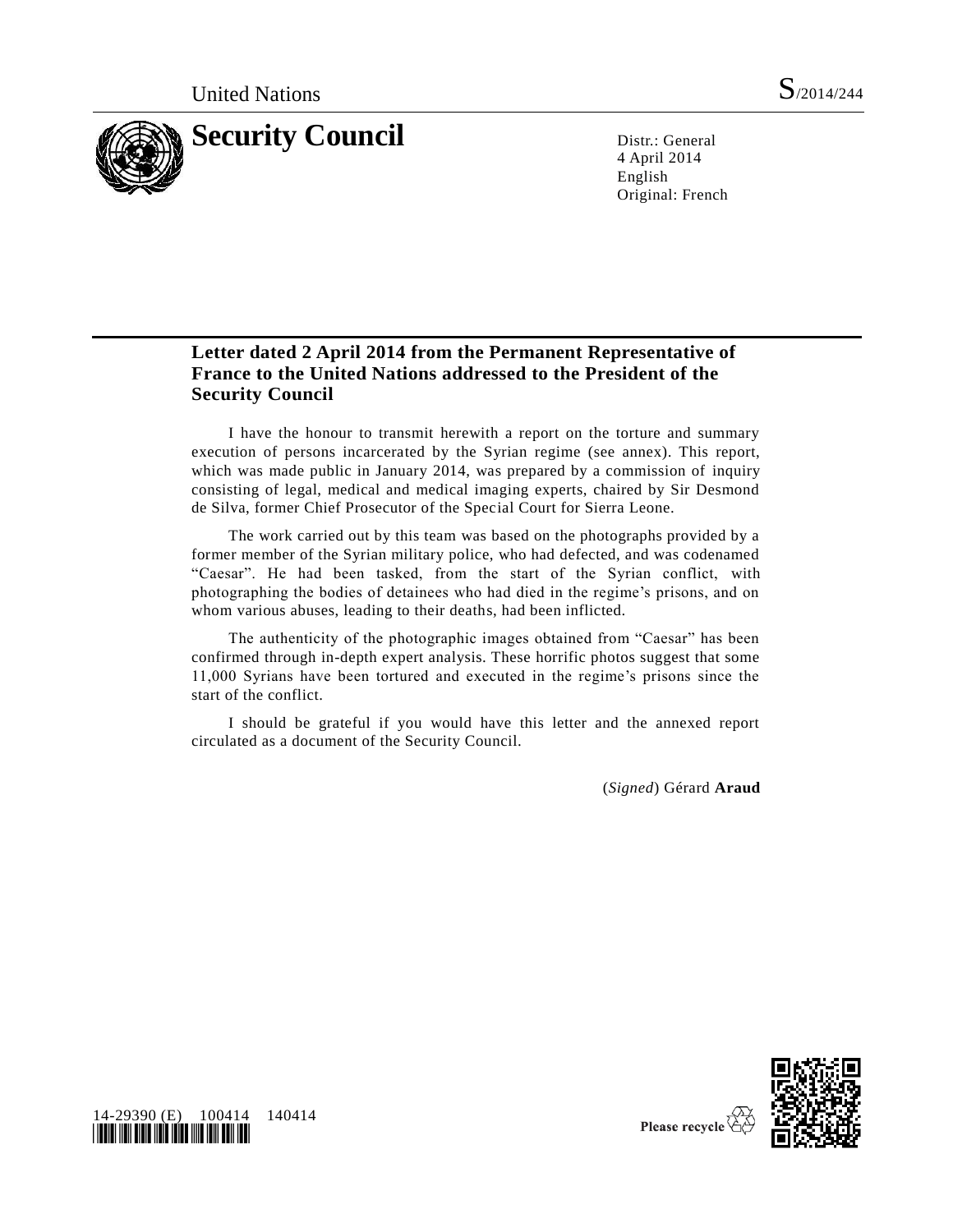# **Annex to the letter dated 2 April 2014 from the Permanent Representative of France to the United Nations addressed to the President of the Security Council**

[Original: English]

**A report into the credibility of certain evidence with regard to torture and execution of persons incarcerated by the current Syrian regime**

# Contents

*Page*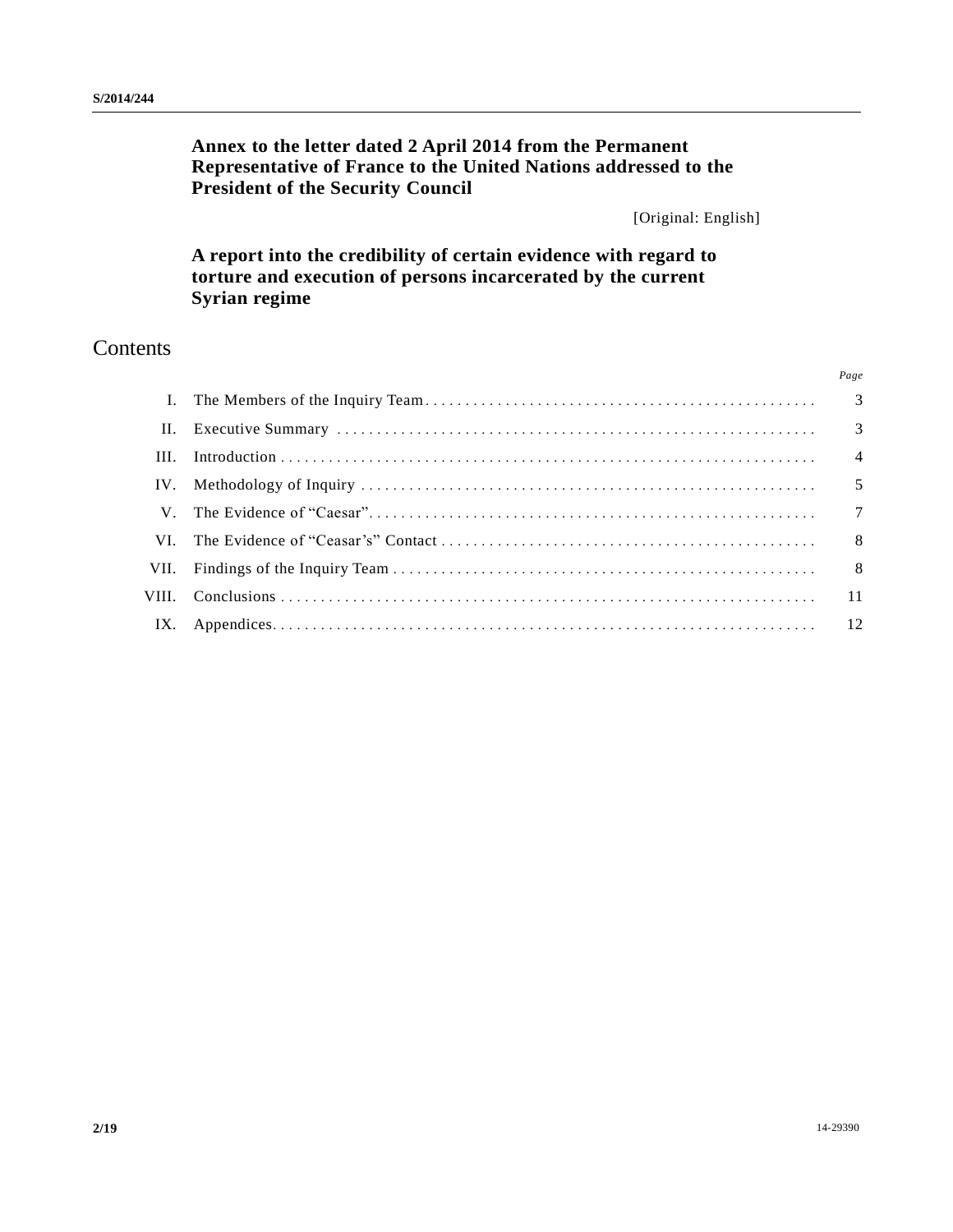## **I. The Members of the Inquiry Team**

### **The Legal Team**

## **The Right Honourable Sir Desmond de Silva QC (Chairman)**

A former Chief Prosecutor of the Special Court for Sierra Leone. Appointed personally by the Secretary General of the United Nations. In that capacity he brought about the arrest of President Charles Taylor of Liberia.

#### **Professor Sir Geoffrey Nice QC**

The former lead prosecutor of ex-President Milosevic of Yugoslavia before the International Criminal Tribunal for the former Yugoslavia.

#### **Professor David M. Crane**

The first Chief Prosecutor of the Special Court for Sierra Leone. Appointed personally by the Secretary General of the United Nations. In that capacity he indicted President Charles Taylor of Liberia.

## **The Forensics Team**

Dr. Stuart J. Hamilton, MB, ChB, BMSc (Hons), FRCPath, MFFLM A forensic pathologist on the United Kingdom Home Office Register

Professor Susan Black, OBE, BSc, PhD, DSc, FRSE, FRAI Cert-FA1 Professor of Anatomy and Forensic Anthropology. Certified forensic anthropologist

Stephen Cole, MFSSoc Technical Director for Acume Forensics and Forensic Imaging Expert

## **II. Executive Summary**

The members of this inquiry team have, collectively, vast experience in the prosecution of war crimes, crimes against humanity and other crimes contrary to international law.

The inquiry team was mandated to determine the credibility of a defe ctor from Syria whose occupation prior to his defection was in the service of the military police of the Syrian government. In that capacity, for many years, he had been in the military police and in that role it fell to him to photograph scenes of crimes. With the onset of the civil war the nature of his occupation changed. His duties, and those of his colleagues, now were to photograph and document the bodies of those brought from their places of detention to a military hospital.

The bodies he photographed since the civil war began, showed signs of starvation, brutal beatings, strangulation, and other forms of torture and killing.

The defector who was codenamed "Caesar" by the inquiry team had, during the course of his work, smuggled out some tens of thousands of images of corpses so photographed by his colleagues and himself. Other similar images have been smuggled out by other people. In all, approximately fifty-five thousand (55,000)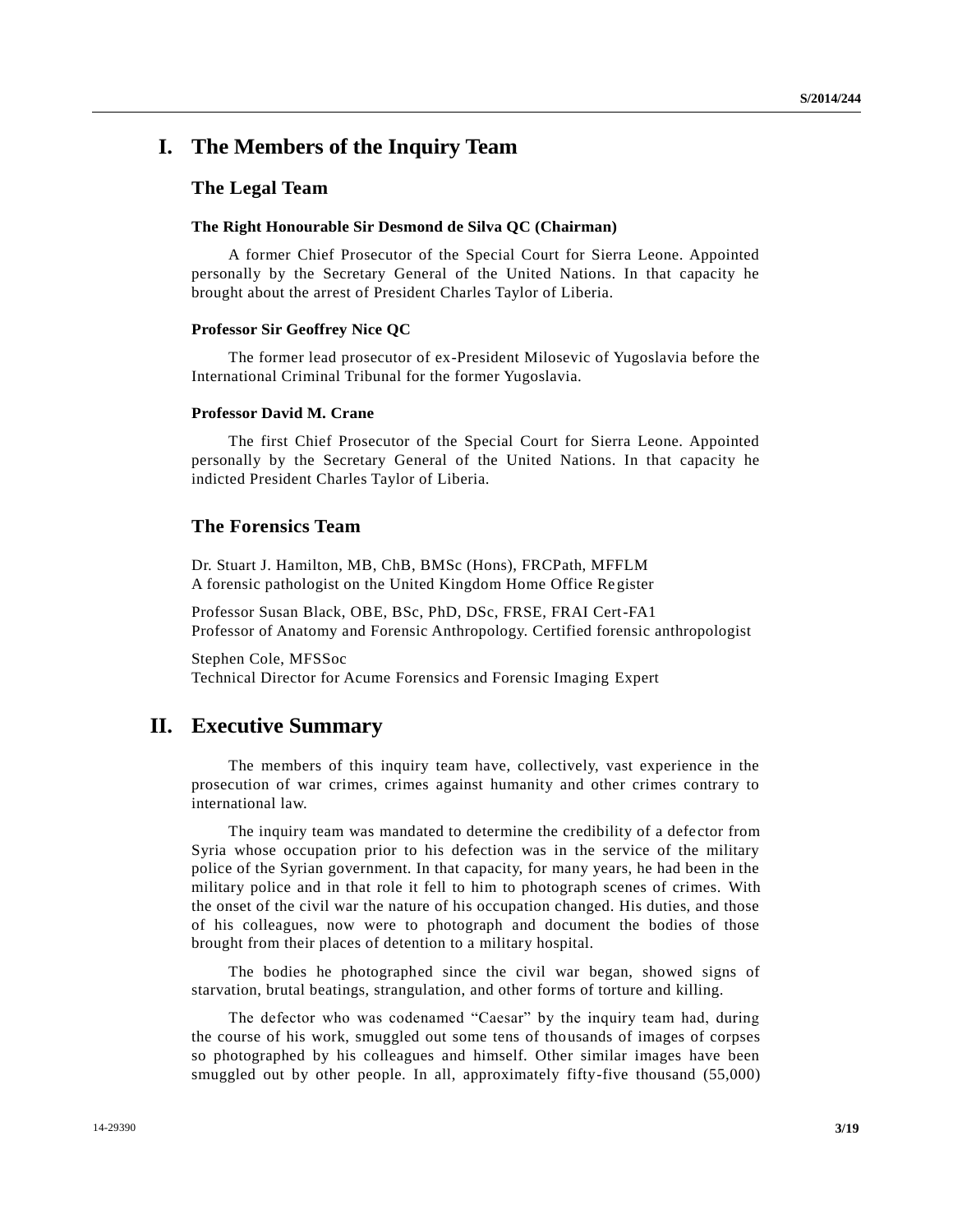images have, to date, been made available outside Syria by these processes. As there were some four or five photographs taken of each body this approximates to there being images of about eleven thousand (11,000) dead detainees.

Having carefully interviewed "Caesar" and evaluated his evidence in light of the exhibits available to it, the inquiry team found him, for its part, to be a truthful and credible witness. He revealed no signs of being "sensational"; nor did he seem partisan. Although he was a supporter of those who opposed the present regime, the inquiry team is satisfied that he gave an honest account of his experiences. If he wished to exaggerate his evidence it would have been very easy for him to say that he had actually witnessed executions. In fact , he made it quite plain that he never witnessed a single execution. There were many other reasons which drove the inquiry team to its conclusion that his evidence was reliable and could safely be acted upon in any subsequent judicial proceedings.

## **III. Introduction**

The members of the inquiry team travelled to the Middle East from the United Kingdom and the United States of America to discharge a mandate given to them by the firm of Carter‐Ruck and Co. in the City of London.

The information available to the legal team prior to its arrival in the Middle East was that there was a defector from Syria who was then in a third country. Prior to his defection he had been in the military police. The legal team was further informed that there were some fifty‐five thousand (55,000) photographic images of some eleven thousand (11,000) detained persons who had been tortured and killed by agents of the current Syrian regime since the beginning of the uprising against the Assad regime in March 2011.

It was also the understanding of the inquiry team that this defector had supplied thousands of photographic images of executed persons by making copies of the photographic images on a "flash drive" (memory stick).

The mandate entrusted to the inquiry team was to question this defector and to establish whether he was a truthful and credible witness.

The interviewing of the defector, who was codenamed "Caesar" for his own protection, took place on the 12, 13, and 18 January 2014.

During the course of his account to the inquiry team the witness dealt with his employment in the military police and informed the members of the team that it fell to that section to take photographs of persons who were injured or dead. However after the uprising against the Assad regime it became routine to take photographs of people in detention who had been tortured and killed during detention. The reason for photographing executed persons was twofold: First to permit a death certificate to be produced without families requiring to see the body thereby avoiding the authorities having to give a truthful account of their deaths; second to confirm that orders to execute individuals had been carried out. At no stage did "Caesar" indicate to members of the inquiry team that he had been present when any torture or any execution had taken place.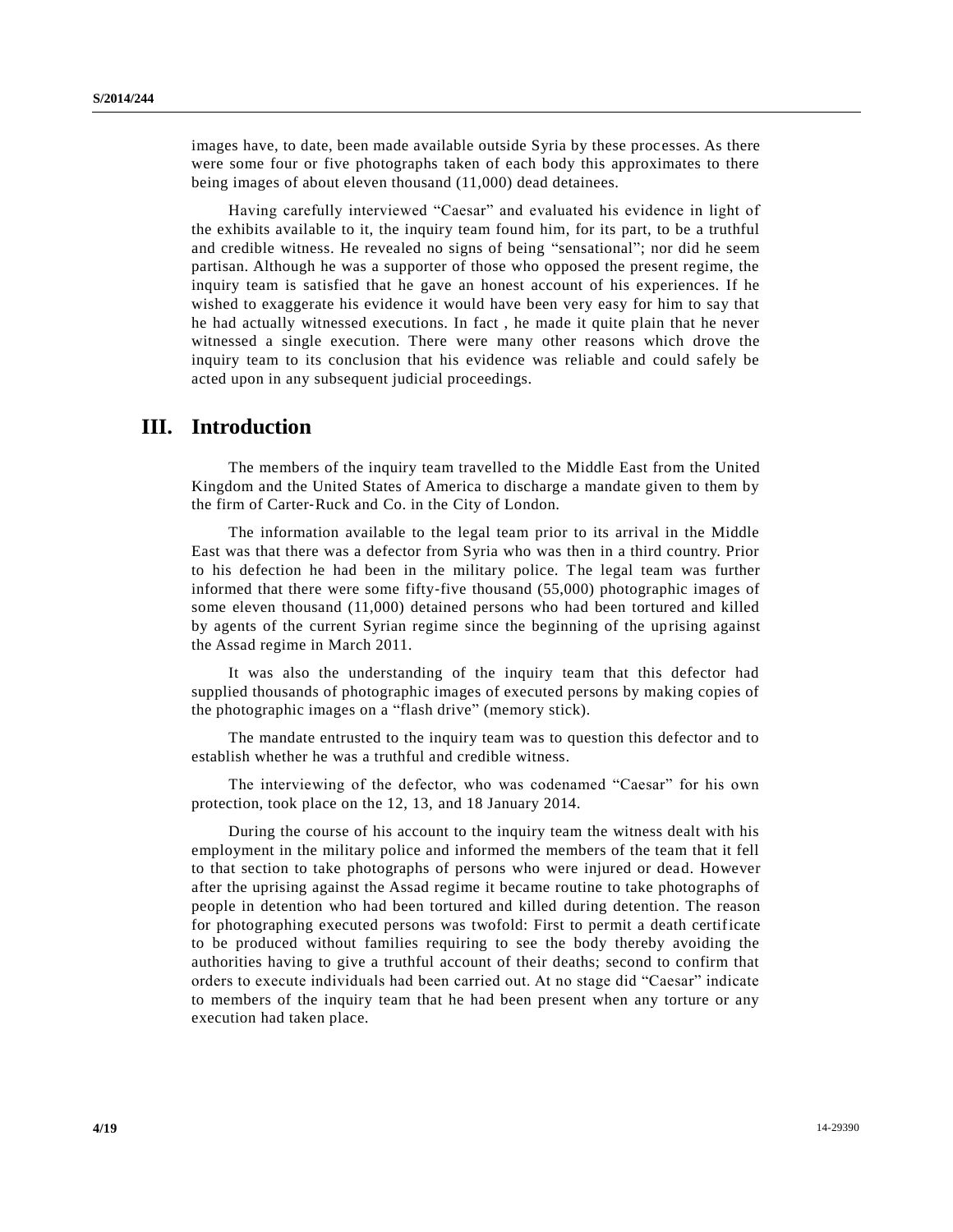# **IV. Methodology of Inquiry**

## **Legal methodology**

Given the competing national and other interests in the Syrian conflict the members of the inquiry team approached their task in the evaluation of the evidence of the defector codenamed "Caesar" and the photographic images with caution and an alertness to the fact that the inquiry team itself had to guard against being used as a vehicle for others to advance a particular point of view.

In addition, in view of the fact that this inquiry was evaluating potential evidence which, if true, revealed the gravest of crimes contrary to international law, the members of the inquiry team subjected all evidence heard and viewed to rigorous scrutiny. Given the nature of the allegations made, the inquiry team proceeded on the basis of only coming to an adverse conclusion as regards criminal involvement on the most convincing account.

In this regard the inquiry team was most ably assisted by three highly experienced forensic experts for whose professionalism the legal team is most grateful.

## **Forensic Methodology**

The digital images of dead bodies were examined by Dr. Stuart Hamilton and Professor Sue Black. The images were examined in the first instance without the experts being aware of the evidence of "Caesar" or having any written account of his evidence. The images were assessed for evidence of physical injury and other relevant features. It was recognized that the images were said to have been produced during a time of armed conflict in Syria and the experts were therefore mindful of the possibility of apparent injuries being the result of lawful military action.

Thirty-five images were uploaded directly to a secure server at Acume Forensics in the United Kingdom for assessment by Stephen Cole, an expert in digital imaging. It was confirmed to the inquiry team that these images were not digitally altered.

Of the fifty-five thousand (55,000) images twenty-six thousand nine hundred and forty eight (26,948) images were present in various folders on the computer where the images were examined. The inquiry team was satisfied that all of those twenty-six thousand nine hundred and forty eight (26,948) were provided by "Caesar", as were some of the other twenty thousand plus images.<sup>1</sup>

A very significant percentage of the bodies showed emaciation as defined here:

**Emaciation**: For an individual to be classified as emaciated (medically referred to as cachexia), there should be marked evidence of severely low body weight with features such as scaphoid abdomen (sunken with prominent hip bones), prominent ribs, wasting of the limb muscles and in some cases, Hippocratic facies (a

<sup>1</sup> The inquiry team was given access to the images referred to in this paragraph by the current holders of these images namely the Syrian National Movement.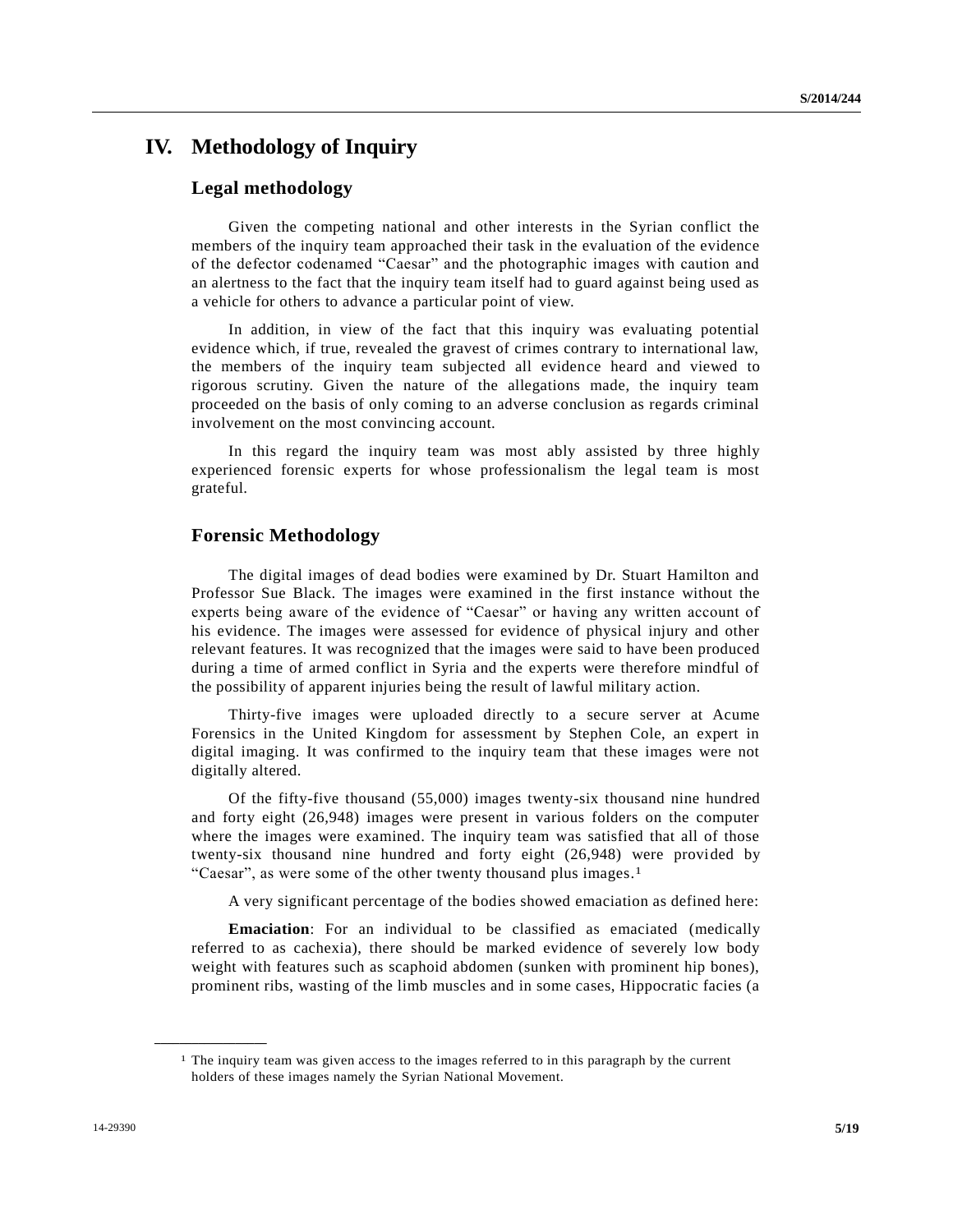sunken and hollow facial appearance). An individual merely appearing "thin" was insufficient to place him into this category.

The following terminology was used for particular categories of images:

**Convincing Evidence of Inflicted Trauma**: For images in this category, there was evidence of physical injury of the sort that would result from beating, binding, restraint or other physical assault but excluding injuries that could reasonably have occurred as the result of legal combat engagement. This category was reserved for those injuries that the experts felt could be so presented with a high degree of certainty to a court.

There were many bodies that showed bloodstaining. The presence of such staining alone in the absence of visible injury on the image was not considered to be evidence of injury; it was necessary for there to be an associated lesion that would cause bleeding.

**Equivocal Evidence of Inflicted Trauma**: For these images, there was either evidence of injury that was partially obscured or the images did not capture injuries with sufficient clarity to support a high degree of scientific certainty as to cause. Therefore these cases represent individuals where there was a possibility, but not the "convincing evidence" of inflicted trauma as defined above.

**No apparent trauma**: These images did not show sufficient evidence to be categorized within either of the two groups above. This does not mean that the individual had not sustained inflicted unlawful trauma, simply that this could not be confirmed from the evidence available.

The experts took the view that they were examining physical findings only. They could not determine from the physical appearances whether torture had in fact taken place, as torture requires a state of mind in the individual or individuals inflicting the injuries.

**Limitations of the forensic analysis of the images**. There were certain limitations upon the forensic experts' assessment of the images:

The images were not produced in the manner of evidentiary photographs as would be taken by crime scene investigators in cases of domestic homicide but were said to have been produced as a record of the deceased individuals. Therefore the images did not bear a scale and there were no close-up images of individual injuries. The majority of the images did not show the back of the body of the deceased and therefore any injuries that may have been present at the back of the body could not be assessed.

The images were only of the external aspect of the bodies and so internal injuries or internal natural disease could not be identified.

Given the time constraints upon the inquiry team and the large number of images available it was not possible to produce a detailed report regarding the exact injuries present in each image for each individual. Therefore the above categorization was adopted.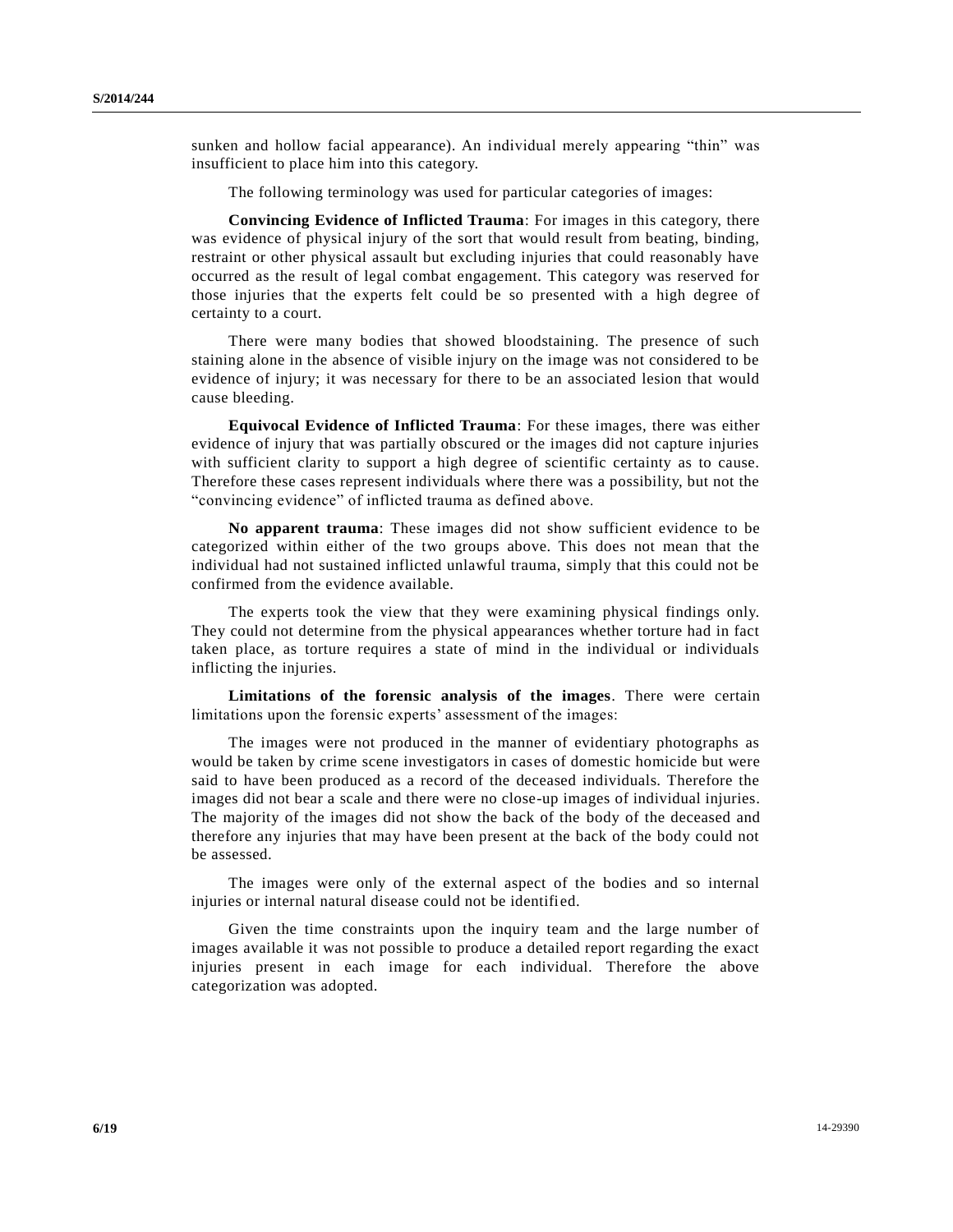# **V. The Evidence of "Caesar"**

This witness who defected from Syria and who had been working for the Syrian government was given the codename "Caesar" by the inquiry team to protect the witness and members of his family.

The inquiry team had the witness look at two Syrian identification cards which carried his name on them along with his photograph and occupation.

"Caesar" told the inquiry team that he had worked in the military police for some 13 years prior to his defection. Originally his job had involved the taking of photographs related to ordinary criminal matters and sending them to "*the judiciary*".2 In short, he was a scenes of crime investigator.

Since the civil war against the current regime began, his job changed from taking photographs of crime scenes and accidents to "*taking pictures of killed detainees*". The inquiry team was informed by "Caesar" that for the last three years his only job together with others in his section, was to photograph and document bodies of detainees who had been killed. Caesar went on to tell the inquiry team that his job was difficult and caused his colleagues and himself "*psychological suffering*".

The procedure was that when detainees were killed at their places of detention their bodies would be taken to a military hospital to which he would be sent with a doctor and a member of the judiciary, "Caesar's" function being to photograph the corpses. He informed the inquiry team that there could be as many as fifty (50) bodies a day to photograph which required fifteen to thirty minutes of work per corpse.3

The purpose of documenting the corpses was to ensure that none had been released by the security services and to inform the families of murdered detainees in due course that the cause of death in each case was either a "*heart attack*" or "*breathing problems*" and to satisfy the authorities that executions had been performed.

Each murdered detainee was given two numbers with only the intelligence service knowing the identities of the corpses.

The procedure for documentation was that when a detainee was killed each body was given a reference number which related to that branch of the security service responsible for his detention and death. When the corpse was taken to the military hospital it was given a further number so as to document, falsely, that death had occurred in the hospital. Once the bodies were photographed they were taken for burial in a rural area.

Because of "Caesar's" deep concern as to what was happening he sent copies of these photographs to a trusted contact using a "flash drive" (memory stick). These photographs also included those who appeared to have been starved to death,

<sup>2</sup> Quotes from "Caesar" are in italics.

<sup>&</sup>lt;sup>3</sup> "Caesar" explained that the number of photographs taken of each body reduced over time due to an increase in the number of bodies and lack of resources. The forensics team confirmed this by registering an average of four to five images per body.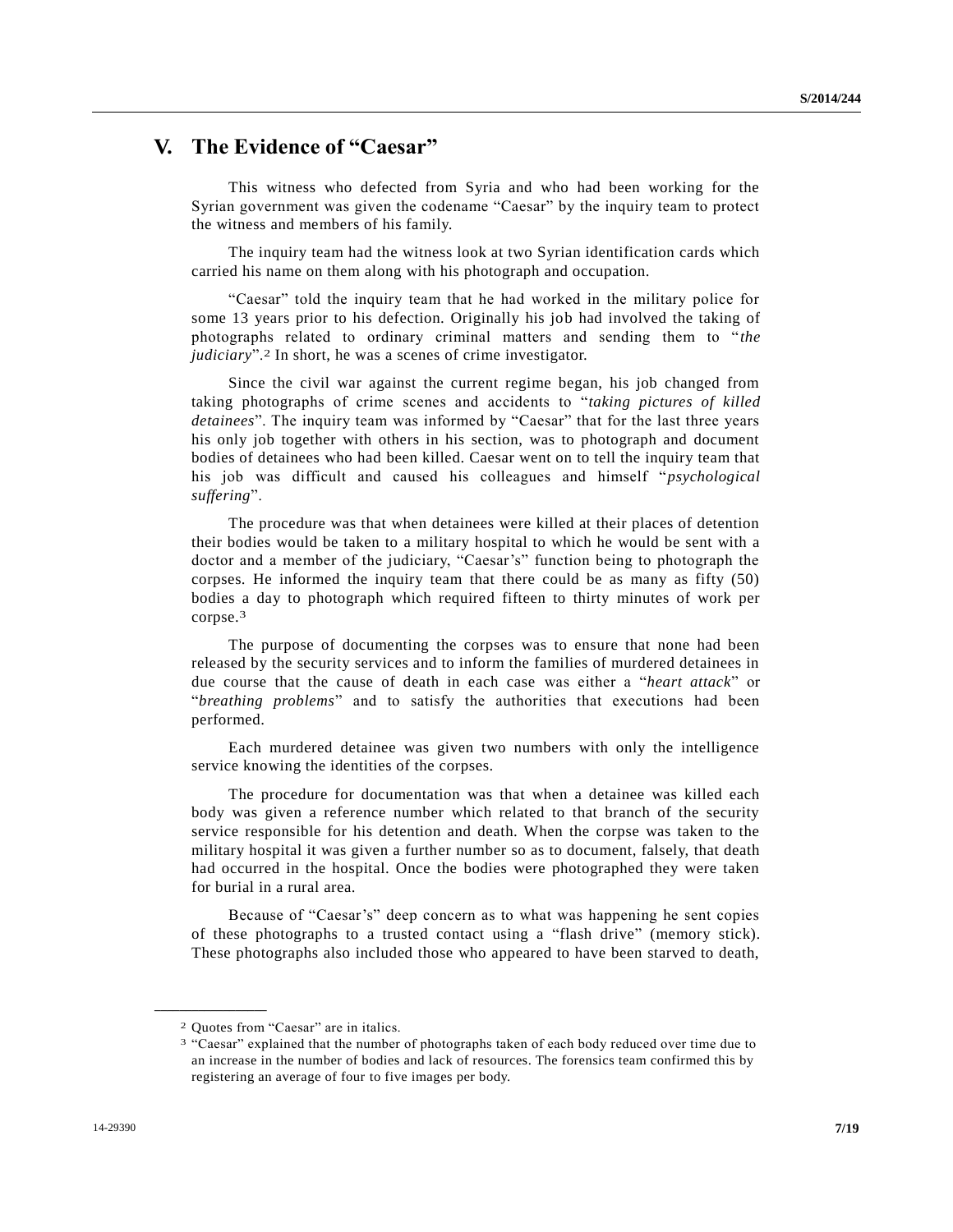some with signs of torture prior to death. Indeed, there were marks of beatings and burns even upon those emaciated bodies. In some cases the bodies had no eyes.

The original photographic images taken by "Caesar" or someone in his unit were sent with an official report to the "*military judiciary*".

At the time "Caesar" was planning to defect, he had someone in his section take photographs of a group of bodies to show that the place "*looked like a slaughterhouse*". The excuse he gave for group photographs to his colleagues was that in case they had missed a body they could go back to the group photograph.

"Caesar" told the inquiry team that he did all this "*for the sake of Syria and the Syrian people so that the killers could be prosecuted to achieve justice* ".

Fearing for his life and that of his immediate family "Caesar" informed the inquiry team that he escaped from Syria and he described his escape route.

# **VI. The Evidence of "Caesar's" Contact**<sup>4</sup>

The inquiry team also heard evidence from "Caesar's" contact. This witness wrote his name down for the inquiry team. The inquiry team cannot disclose his name in public for reasons of his own security.

The witness confirmed that he was Caesar's relative by marriage and that he had left Syria five days after the civil war against the current Syrian regime had begun and established contact with international human rights groups.

Subsequently an information committee was formed in the Middle East to collect and document material as to what was happening within Syria.

This witness informed the inquiry team that "Caesar" was working with his group from an early stage, the witness having contacted "Caesar" for this purpose in or around September 2011. According to this witness, the regime in Syria was contradicting the authenticity of the information being given out by the group so that "*we started to look for an information source within the regime. There was a problem about gaining evidence about detainees and those who had disappeared. We had to look for people working with the regime itself who are sympathetic to our cause* ...".5

The witness informed the inquiry team that when "Caesar" started to be concerned about his safety, after he had sent out tens of thousands of images that this witness and others in his group began to plan for Caesar's successful defection. The witness described how Caesar was exfiltrated from Syria and how his family followed him a while later. The witness dealt with the fact that the defection process took some four months.

## **VII. Findings of the Inquiry Team**

The inquiry team found that the witness codenamed "Caesar" was not only credible but that his account was most compelling.

<sup>4</sup> A member of the Syrian National Movement.

<sup>5</sup> Quotes from the contact are in italics.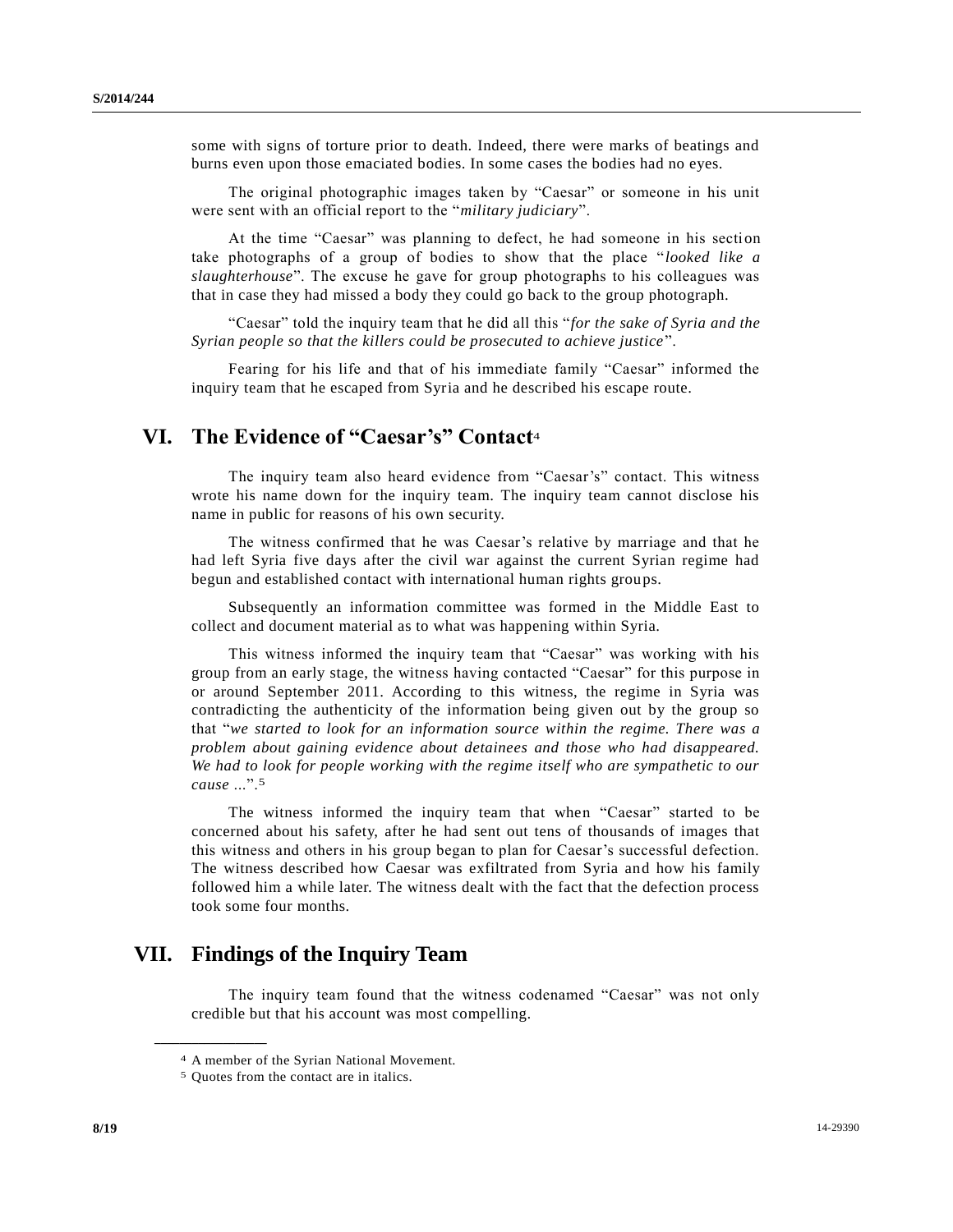"Caesar's" account of the need of the regime in Syria to have photographic images of the persons who were killed is wholly consistent with the need of the regime to ensure that orders for the killing of persons in detention facilities had been carried out. In the view of the inquiry team the need to photograph those who were killed is a strong pointer to the fact that the killings were systematic, ordered, and directed from above.

The evidence of "Caesar", which, for its part, the inquiry team accept, that often up to fifty (50) bodies a day had to be photographed by him or his section, is telling evidence that the killings were systematic. We add to that the fact that the numbering system used to identify the bodies and that was photographed on the bodies was evidence of an organized form of killing.

It was quite clear from the account given by "Caesar" that the emaciation of the bodies of those in detention was something that he regularly encountered when taking the photographs. Indeed the emaciated bodies of those killed may well tell a story of starvation used as a means of torture.

There appear to have been many forms of torture used by those responsible for those in detention. The unmistakable marks of ligature strangulation were evident on a number of bodies. The beatings to which the deceased had been subjected in life were evident on their bodies in death.

The appearance of a large number of young people in the photographic images, with no apparent injuries, is suggestive of death by unnatural means. For example there was evidence of injury by electrocution on some of the bodies. We accept that this is a speculative conclusion. However, looking at this category of images in light of all the other facts, including the fact that those bodies were together with the others who had clearly been murdered, lends support to the conclusion that they met their end at the hands of their captors.

#### **Forensic Findings**

Some five thousand five hundred (5,500) images were examined in total by the forensics team. It was apparent that most deceased persons had between four or five images taken of them allowing an estimate of images of one thousand three hundred (1,300) individual corpses being considered by the forensics team.

Initially two thousand (2,000) images were examined as an overview, to provide a sense of the nature and extent of injuries, then a further three thousand five hundred (3,500) were examined in more detail.

The vast majority of the images were of young men most likely between the ages of twenty and forty, with a minority more likely to be up to sixty years old. There were no children. Within the images seen there was only one female body and this was clothed and showed no evidence of injury. The bodies were mostly unclothed or minimally clothed.

Within these five thousand five hundred (5,500) images, images of a total of eight hundred and thirty five (835) deceased persons were evaluated in detail. Of these 20% showed evidence of inflicted trauma and 30% were equivocal. 42% showed emaciation.

• The ligature marks on the necks were transverse. This would be inconsistent with a typical hanging where the ligature mark rises upon the neck and in the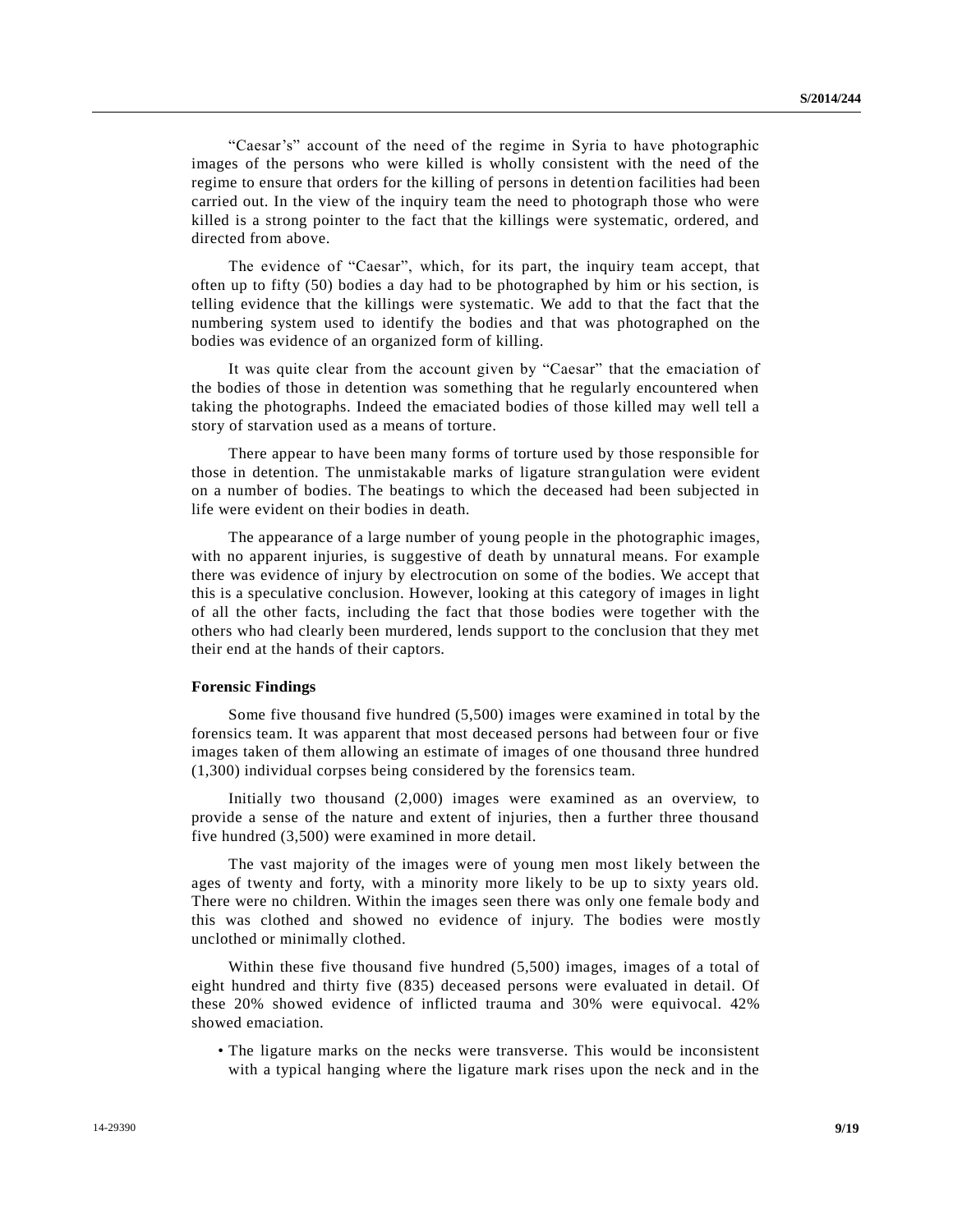opinion of the forensics team this represents ligature strangulation. Ligature strangulation of this kind is also consistent with strangulation being used as a method of torture. There were images of deceased person where ligature marks were present on the wrists and ankles. In one case a plastic cable tie was around the ankles, being used as a ligature.

- The majority of the tramline bruises were on the torso, although some were on the limbs. These were highly consistent with repeated impacts with a rod -like object.
- There were other injuries such as bruises and abrasions that were essentially non-specific as no particular causative implement or mechanism could be inferred.
- There was a high level of emaciation and images of many of the individuals showed evidence of discoloration and ulceration primarily in the foot and shin region. The precise aetiology of this is unclear and it could have more than one cause. Potential explanations include pressure effects (pressure sores), vascular insufficiency, inflicted injury such as application of hot or cold objects and tissue breakdown resulting from poor nutritional status.
- It must be noted that as the majority of these ulcerating lesions occurred in young men, a natural explanation for all of these observations is highly unlikely.

Overall there was evidence that a significant number of the deceased were emaciated and a significant minority had been bound and/or beaten with rod -like objects.

In only a minority of the cases examined could a convincing injury that would account for death be seen, but any fatal injury to the back of the body would not be represented in the images. Again, it must be noted the forensics team make clear that there are many ways in which an individual may be killed with minimal, or even absent, external evidence of the mechanism.

Having made the initial overview and the more formal analysis of images of these eight hundred and thirty five (835) bodies a "dip sample" of images of one hundred and fifty (150) separate individuals was included from two randomly selected files for detailed examination. Individuals were included where there was a good view of the body with no significant portion of the body obscured by clothing. Information was recorded based on anatomical regions of the body namely head, neck, torso, upper arm, lower arm, thigh and shin/foot. Within each region, categories of trauma were recorded including scars, ulceration, tramline bruises, non-specific injuries, and ligature marks. It was also recorded when make -shift bandages or apparent ligatures were still present on the body. As a separate category, whether the individuals were emaciated was noted. The results of this are represented in table 1 in the appendix.

Results of the dip sample:

• On the faces of the corpses only non-specific injuries were present.<sup>6</sup> These were seen in 24% of the sample (36 individuals).

<sup>6</sup> For security and privacy purposes faces or other potentially identifying features in images as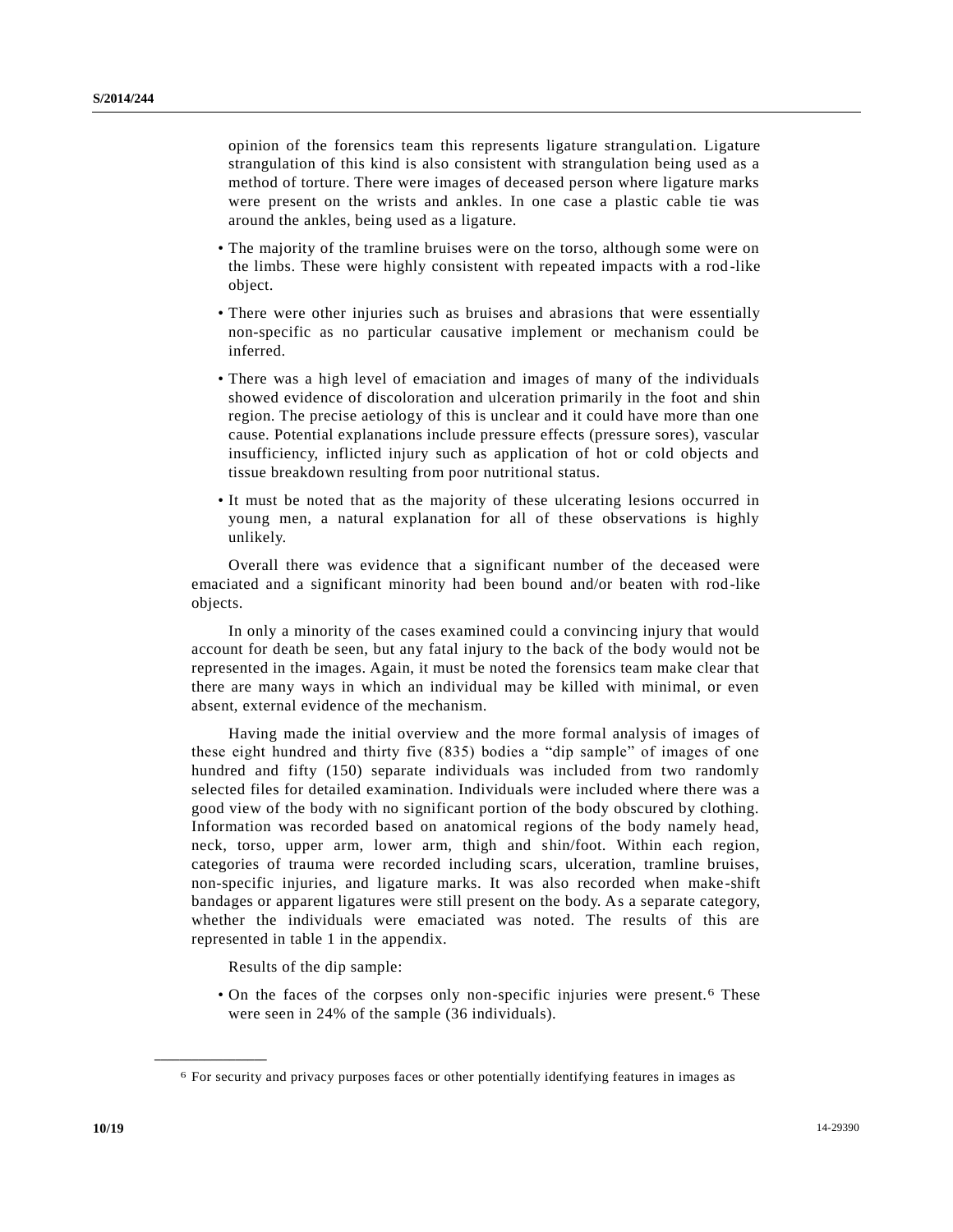- Neck images of 19% of individuals showed non-specific injuries and 16% showed evidence of ligature marks on the neck. In the opinion of the forensics team these ligature marks would be consistent with fatal or non-fatal ligature strangulation. The marks did not appear to be consistent with execution by hanging and in one case a characteristic ligature was in place (figure 5).
- The images of the torso showed scars in 1% of cases, ulceration in 1% of cases and tramline bruising in 5% of cases.
- The majority of injuries seen on images of the arms and forearms were non-specific (10% and 7% respectively) with 1% of cases showing tramline bruising on the arm and 11% showing evidence of ligature marks on the wrists.
- The images of the thighs showed some cases of ulceration (10%) with scars (5%) and tramline bruises (1%).
- The majority of images examined showed ulceration of the shin/foot (55%) 7 with 9% showing scars, and 6% showing non-specific injuries.
- Apparent ligatures were present on the shins of 3% of images and bandages, most of which appeared make-shift, were present in 9%.
- Only 5% of images of bodies showed no apparent evidence of either injury or emaciation.
- 62% of the images of deceased persons showed emaciation.

## **VIII. Conclusions**

- The inquiry team is satisfied that upon the material it has reviewed there is clear evidence, capable of being believed by a tribunal of fact in a court of law, of systematic torture and killing of detained persons by the agents of the Syrian government.
- Such evidence would support findings of **crimes against humanity** against the current Syrian regime.
- Such evidence could also support findings of **war crimes** against the current Syrian regime.

### **The Rt. Hon. Sir Desmond de Silva QC (Chairman)**

#### **Professor David M. Crane**

**Professor Sir Geoffrey Nice QC**

shown in appendix A of this document (which were viewed by the inquiry team in full) have been removed.

<sup>7</sup> See table 2 in appendix B.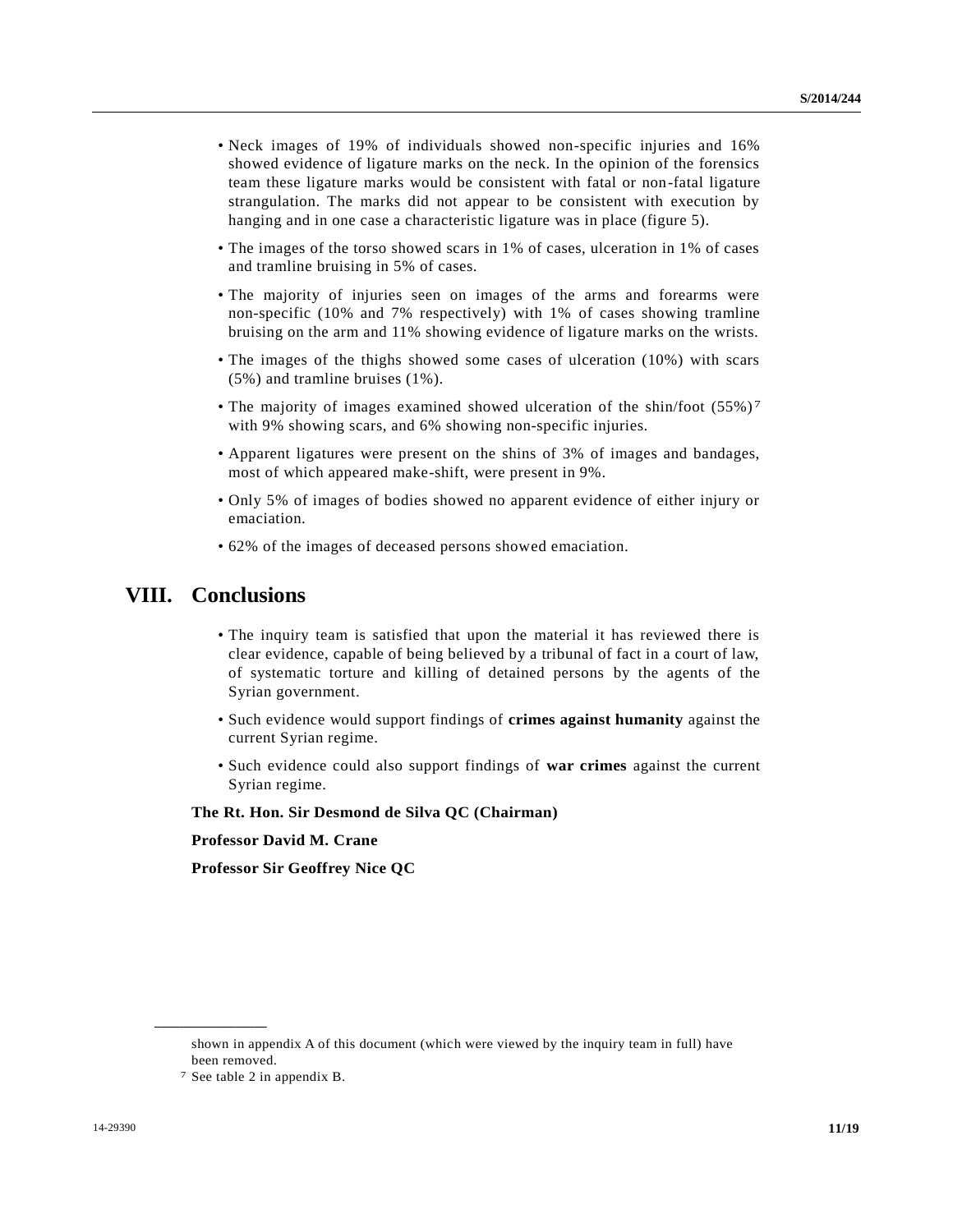# **IX. Appendices**

- A. Selected samples of photographs
- B. Tables of results of dip sample
- C. Glossary of forensic terminology

## **Appendix A Selected samples of photographs** 8

Figure 1 **Emaciated remains**



<sup>8</sup> The images seen by the inquiry team are currently held by the Syrian National Movement.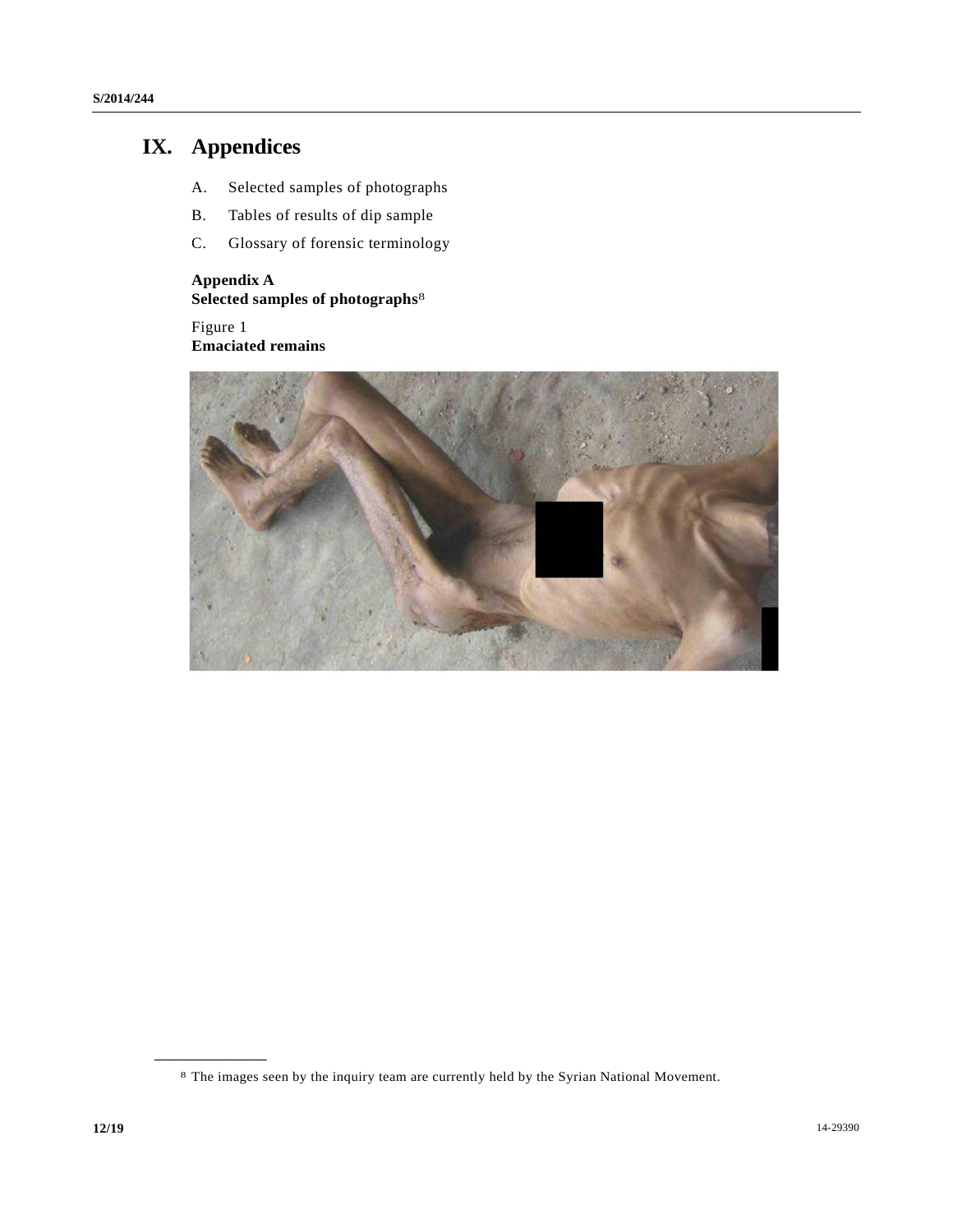### Figure 2 **Emaciated condition of two sets of remains**



Note also the degree of ulceration and discolouration of the shin and ankle regions.

Figure 3

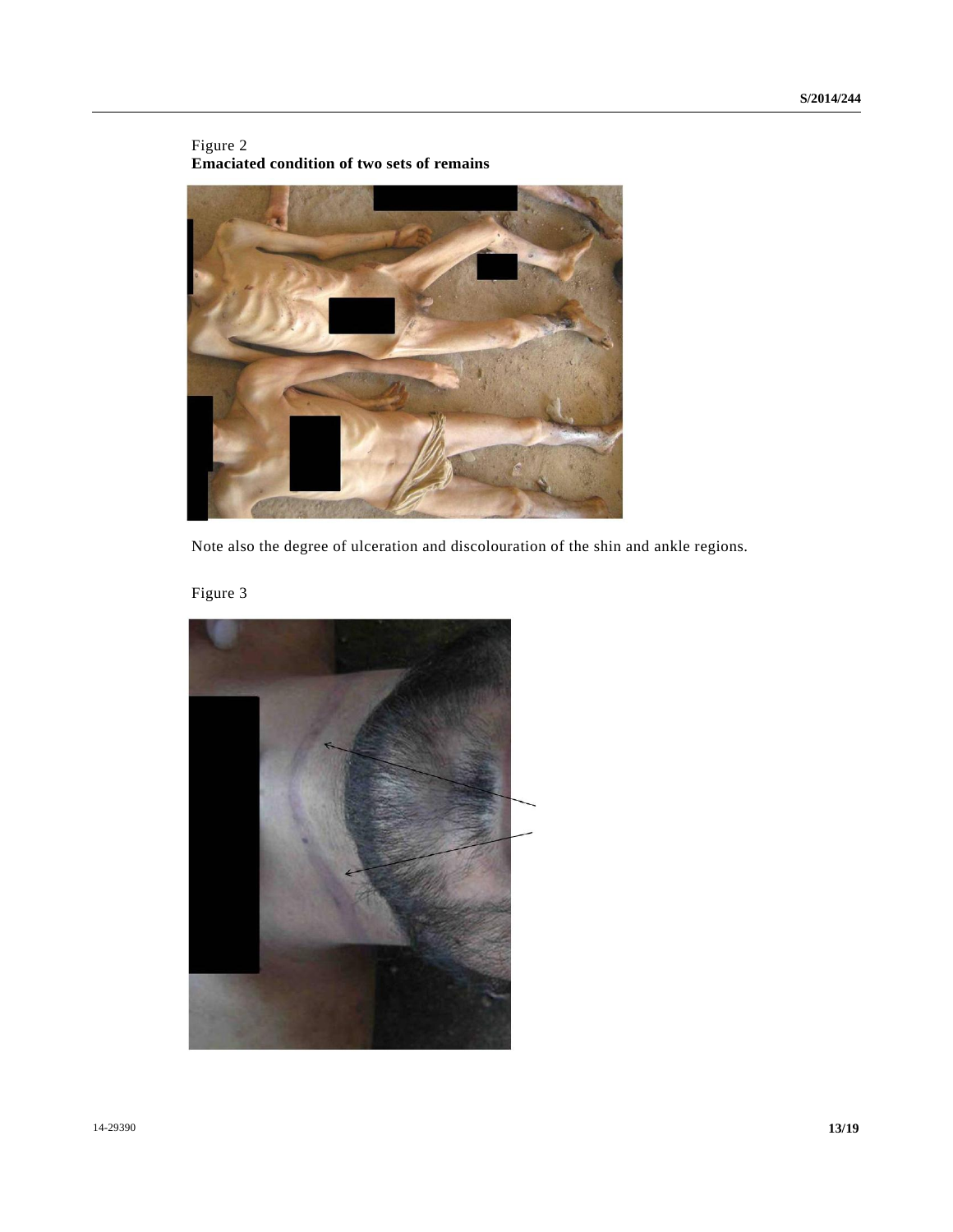

Patterned ligature mark on the neck





Belt type object on the neck with a ridged pattern highly consistent with the ligature mark seen in a different individual in figure 4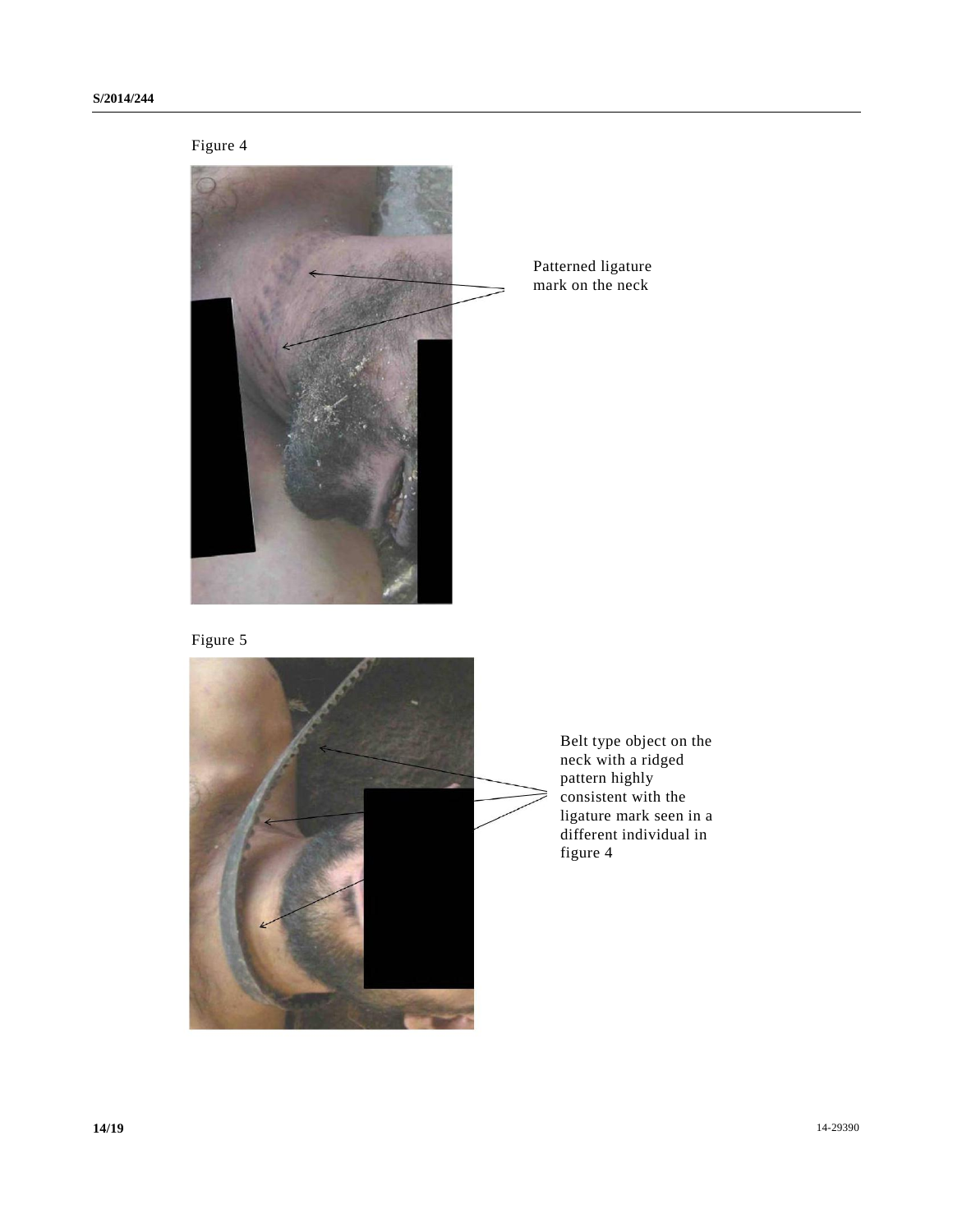# Figure 6



Emaciated individual with tramline injuries across lower chest wall

Figure 7



Tramline injuries across the anterior chest and abdominal walls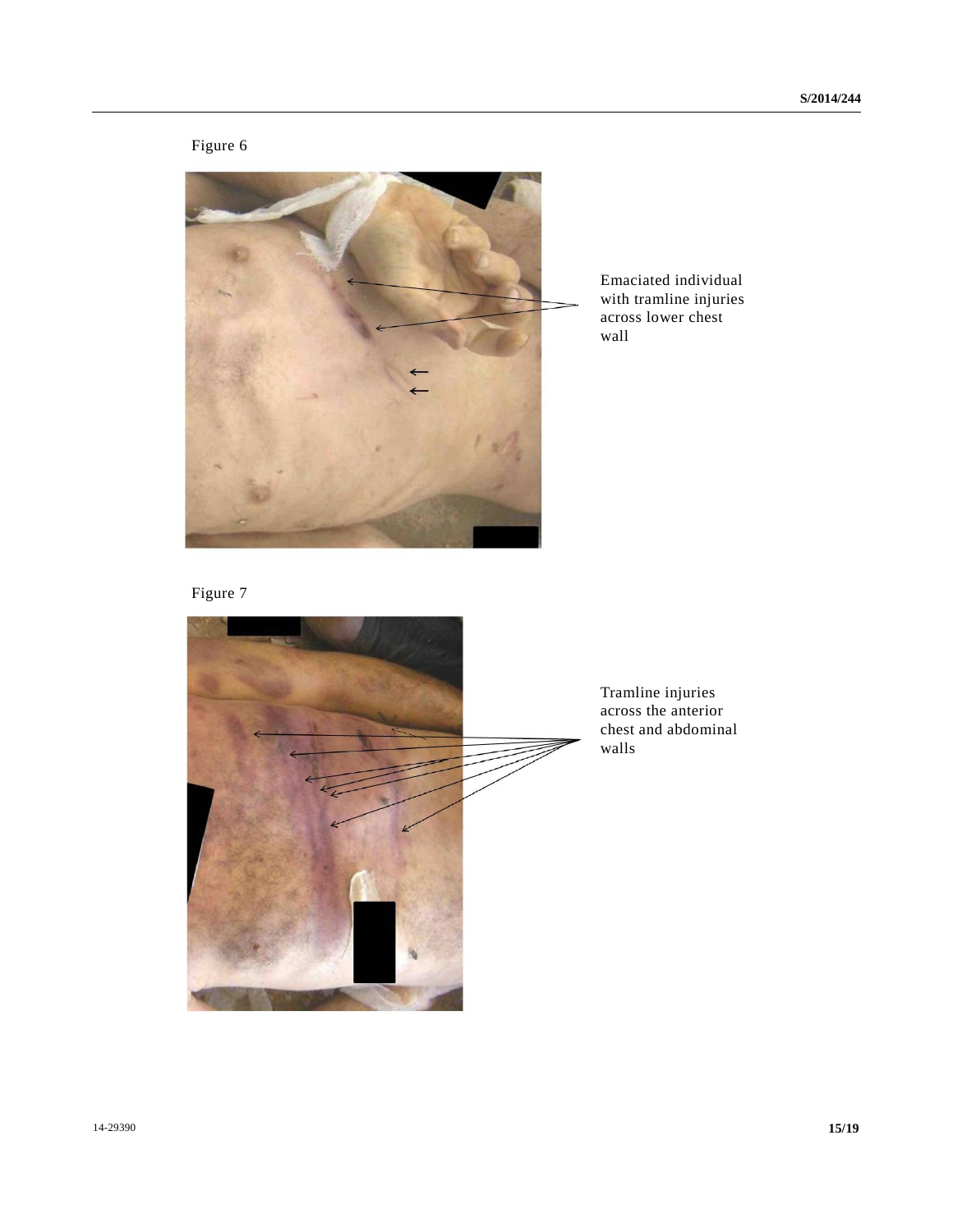# Figure 8



Tramline injuries across the anterior chest and abdominal walls

# Figure 9

**Tramline injuries (marked by arrowheads) across the anterior chest and abdominal walls**

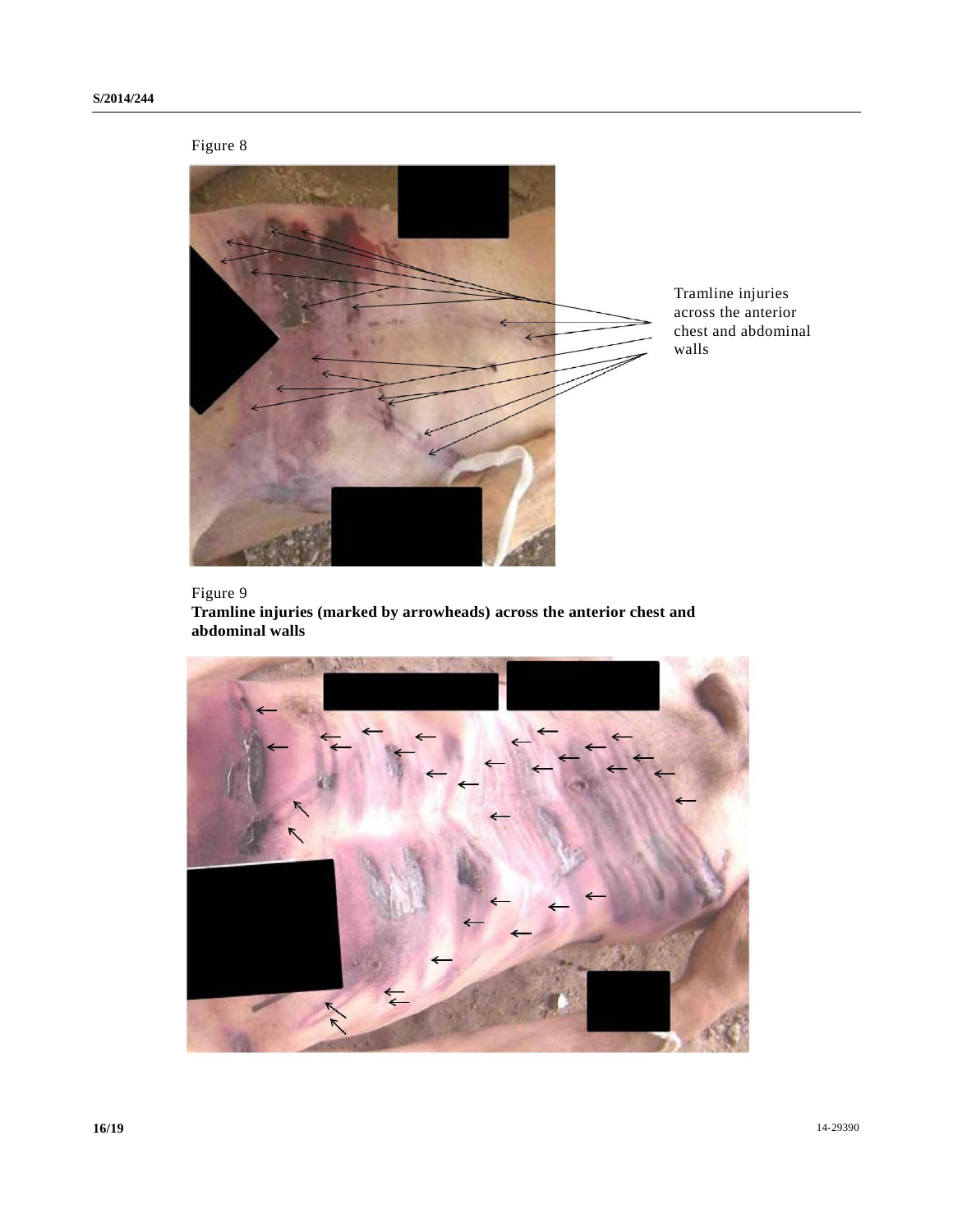# Figure 10



Ulceration in the lower shin and foot areas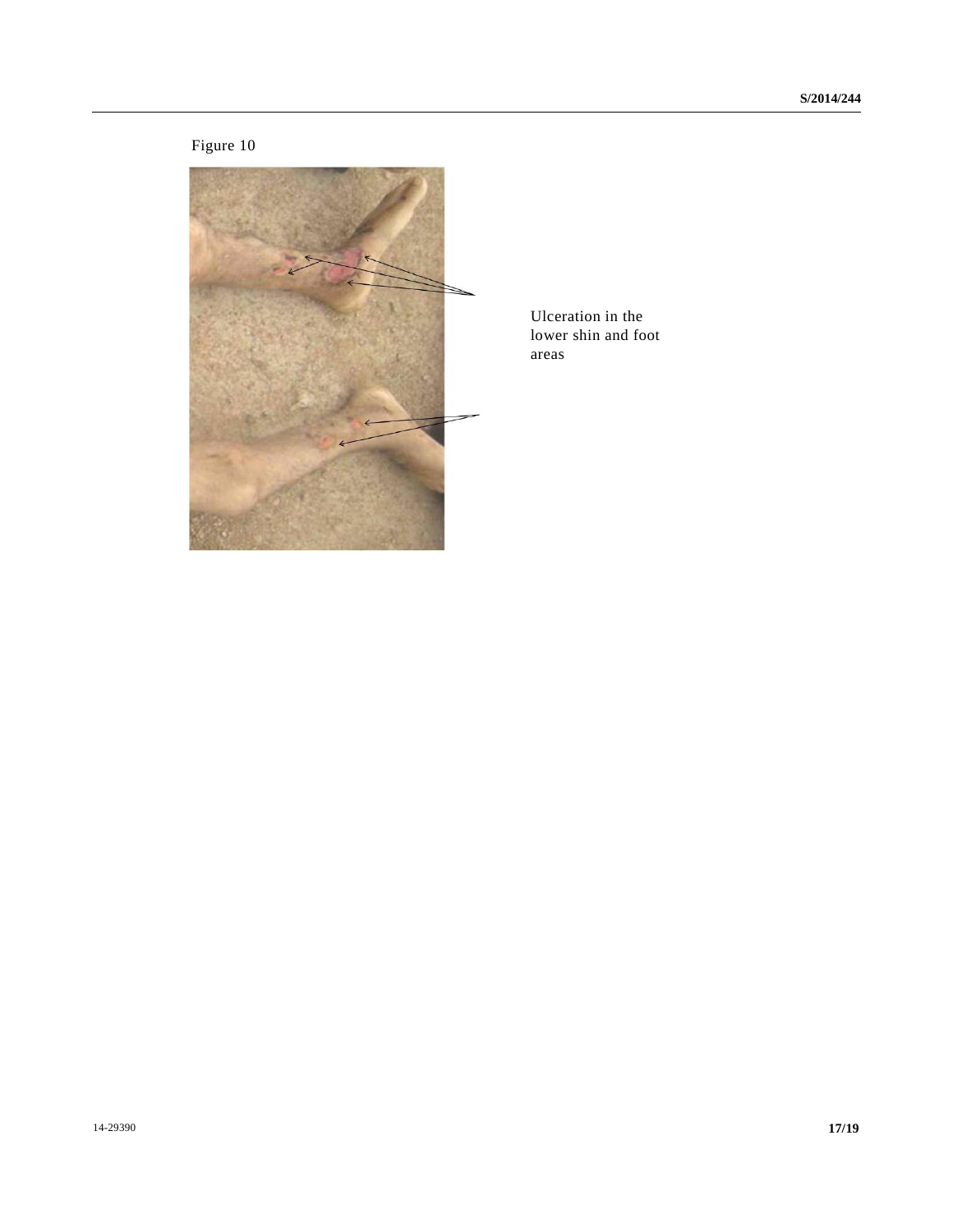# **Appendix B Tables of results of dip sample**

## Table 1

# **Summary of injury types recorded from a dip sample of 150 individuals**

| Region of the body | Type of injury | Number of<br>individuals | Percentage of<br>individuals |
|--------------------|----------------|--------------------------|------------------------------|
| Face               | Non-specific   | 36                       | 24                           |
| Neck               | Non-specific   | 28                       | 19                           |
|                    | Ligature       | 24                       | 16                           |
| Torso              | Non-specific   | 27                       | 18                           |
|                    | Tramlines      | $\tau$                   | 5                            |
|                    | <b>Scars</b>   | 2                        | $\mathbf{1}$                 |
|                    | Ulceration     | $\mathbf{1}$             | 1                            |
| Arm                | Non-specific   | 15                       | 10                           |
|                    | Tramlines      | $\overline{2}$           | 1                            |
|                    | Ulceration     | $\mathbf{1}$             | $\mathbf{1}$                 |
| Forearm            | Non-specific   | 11                       | 7                            |
|                    | Ligature       | 11                       | 7                            |
|                    | Ulceration     | $\overline{4}$           | 3                            |
| Thigh              | Ulceration     | 15                       | 10                           |
|                    | Non-specific   | 8                        | 5                            |
|                    | <b>Scars</b>   | 8                        | 5                            |
|                    | Tramlines      | 2                        | 1                            |
| Shin               | Ulceration     | 82                       | 55                           |
|                    | <b>Scars</b>   | 14                       | 9                            |
|                    | Bandage        | 14                       | 9                            |
|                    | Non-specific   | 9                        | 6                            |
|                    | Ligature       | 5                        | 3                            |
| Zero<br>injuries   |                | 8                        | 5                            |
| Emaciated          |                | 93                       | 62                           |